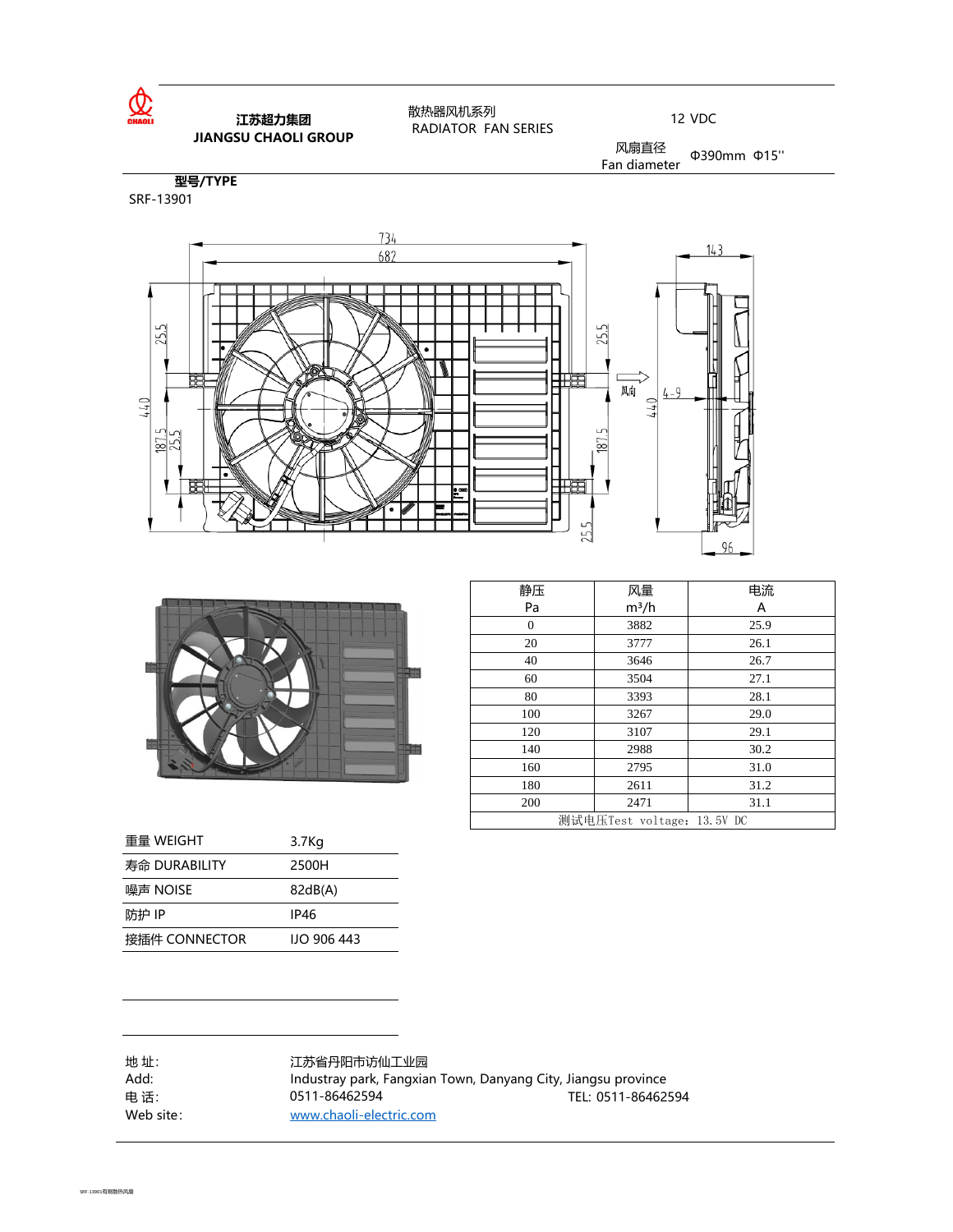



| 重量 WEIGHT     | 3.5Kg       |
|---------------|-------------|
| 寿命 DURABILITY | 2500H       |
| 噪声 NOISE      | 72dB(A)     |
| 防护 IP         | <b>IP24</b> |
| 接插件 CONNECTOR | X02MW/X02MB |
|               |             |

| 静压                       | 风量      | 电流   |
|--------------------------|---------|------|
| Pa                       | $m^3/h$ | A    |
| 0                        | 3453    | 16.2 |
| 20                       | 3290    | 16.7 |
| 40                       | 3122    | 17.2 |
| 60                       | 2926    | 17.8 |
| 80                       | 2731    | 18.8 |
| 100                      | 2547    | 19.2 |
| 120                      | 2267    | 19.9 |
| 140                      | 1994    | 20.5 |
| 160                      | 1683    | 21.2 |
| 180                      | 1373    | 21.7 |
| 200                      | 788     | 22.2 |
| 测试电压Test voltage: 13V DC |         |      |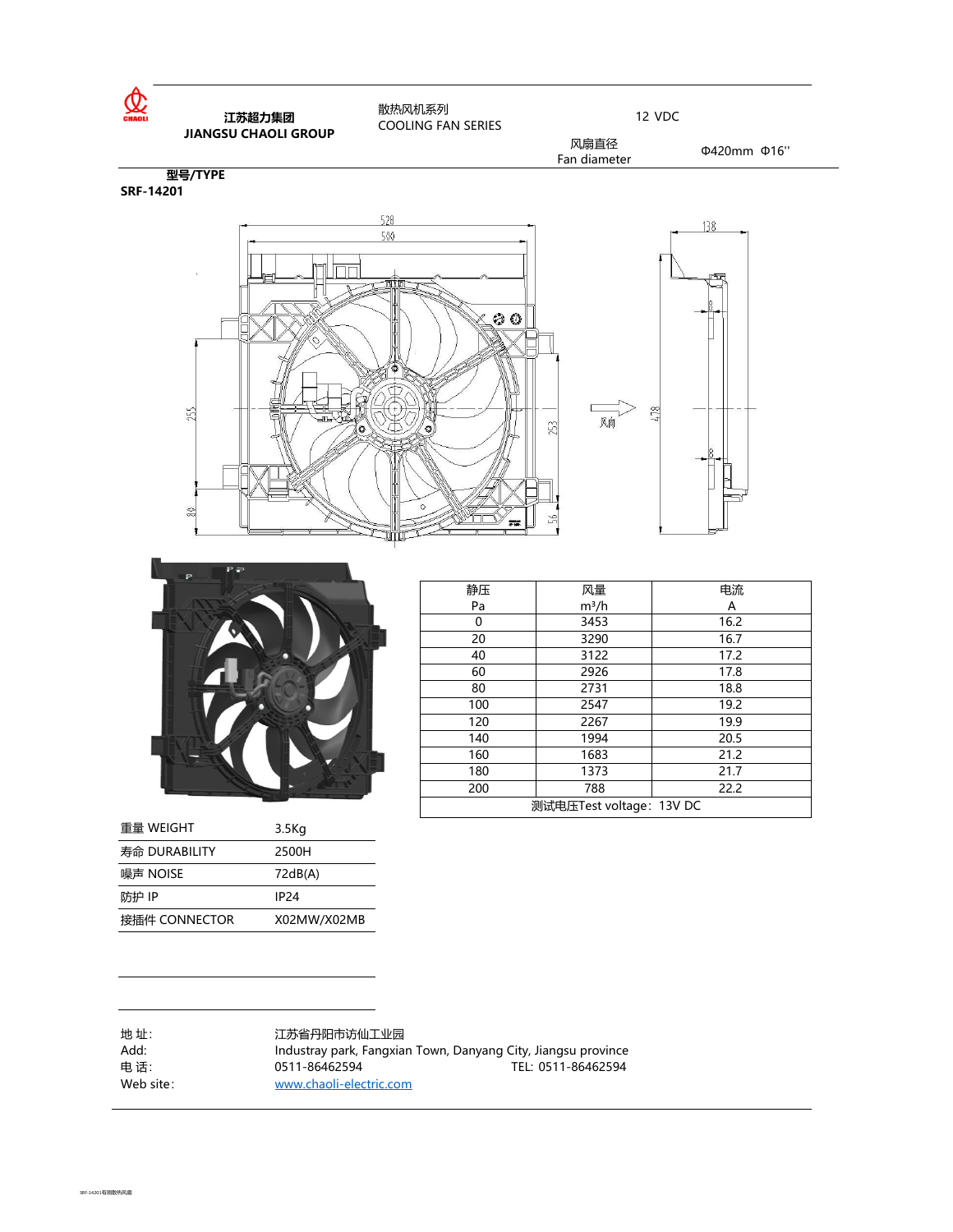

### **江苏超力集团 JIANGSU CHAOLI GROUP**

#### 散热风机系列 HEAT SINK FAN SERIES

12 VDC

Φ455mm Φ18"

SRF-14503A **型号/TYPE**





|           | 静压                | 风量       | 电流                         |      |
|-----------|-------------------|----------|----------------------------|------|
|           | Pa                | $m^3/h$  | Α                          |      |
|           |                   | $\Omega$ | 5112                       | 18.3 |
|           |                   | 20       | 4936                       | 22.2 |
|           |                   | 40       | 4789                       | 26.3 |
|           |                   | 60       | 4561                       | 29.0 |
|           |                   | 80       | 4350                       | 29.5 |
|           | 100               | 4158     | 29.8                       |      |
|           | 120               | 3913     | 30.5                       |      |
|           |                   | 140      | 3691                       | 32.1 |
|           |                   | 160      | 3422                       | 32.8 |
|           |                   |          |                            |      |
|           |                   |          |                            |      |
| 重量 WEIGHT | 3.5 <sub>kg</sub> |          | 测试电压Test voltage: 13.5V DC |      |

| 重量 WEIGHT     | 3.5K <sub>q</sub> |
|---------------|-------------------|
| 寿命 DURABILITY | 2500H             |
| 噪声 NOISE      | 75dB(A)           |
| 防护 IP         | IP <sub>54</sub>  |
| 接插件 CONNECTOR | 1J0906444         |

| 江苏省丹阳市访仙工业园                                                   |                    |
|---------------------------------------------------------------|--------------------|
| Industray park, Fangxian Town, Danyang City, Jiangsu province |                    |
| 0511-86462594                                                 | TEL: 0511-86462594 |
| www.chaoli-electric.com                                       |                    |
|                                                               |                    |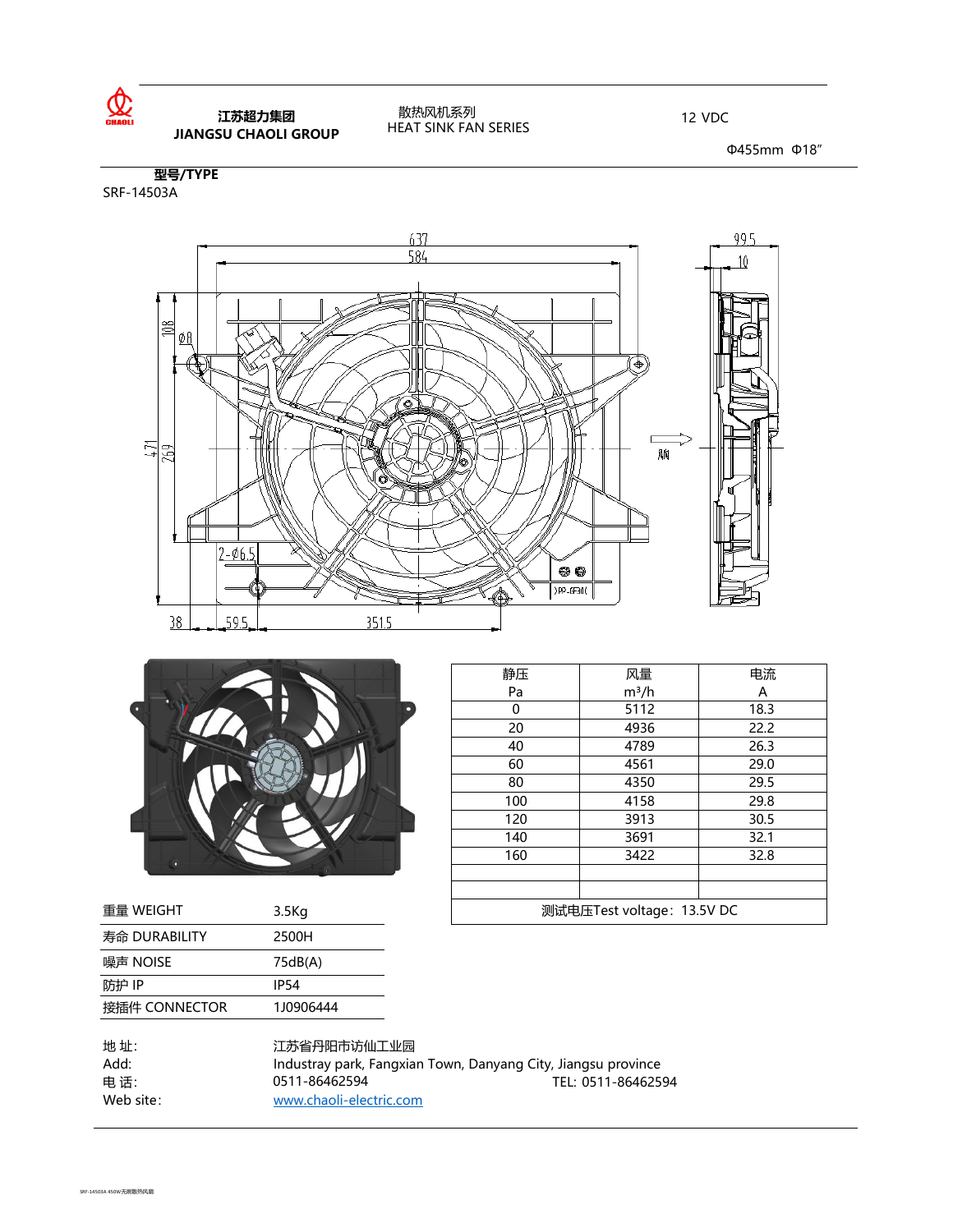

### **江苏超力集团 JIANGSU CHAOLI GROUP**

 散热风机系列 COOLING FAN SERIES

12 VDC

风扇直径 **KWhead diameter** Φ460mm Φ18"

**型号/TYPE** SRF-14602





| 静压<br>Pa                   | 风量<br>$m^3/h$ | 电流<br>А |  |
|----------------------------|---------------|---------|--|
| 0                          | 5802          | 35.8    |  |
| 40                         | 5550          | 38.7    |  |
| 80                         | 5229          | 39.9    |  |
| 120                        | 4918          | 42.1    |  |
| 140                        | 4803          | 43.8    |  |
| 160                        | 4654          | 44.8    |  |
| 180                        | 4466          | 47.1    |  |
| 200                        | 4296          | 47.1    |  |
| 220                        | 4063          | 46.5    |  |
| 260                        | 3693          | 48.6    |  |
| 300                        | 3229          | 49.3    |  |
| 测试电压Test voltage: 13.5V DC |               |         |  |

| 重量 WEIGHT     | 5Kg              |
|---------------|------------------|
| 寿命 DURABILITY | 2500H            |
| 噪声 NOISE      | 79dB(A)          |
| 防护 IP         | IP <sub>24</sub> |
| 接插件 CONNECTOR | FCI F353200      |

| 地址:<br>Add:      | 江苏省丹阳市访仙工业园<br>Industray park, Fangxian Town, Danyang City, Jiangsu province |                    |
|------------------|------------------------------------------------------------------------------|--------------------|
| 电话:<br>Web site: | 0511-86462594<br>www.chaoli-electric.com                                     | TEL: 0511-86462594 |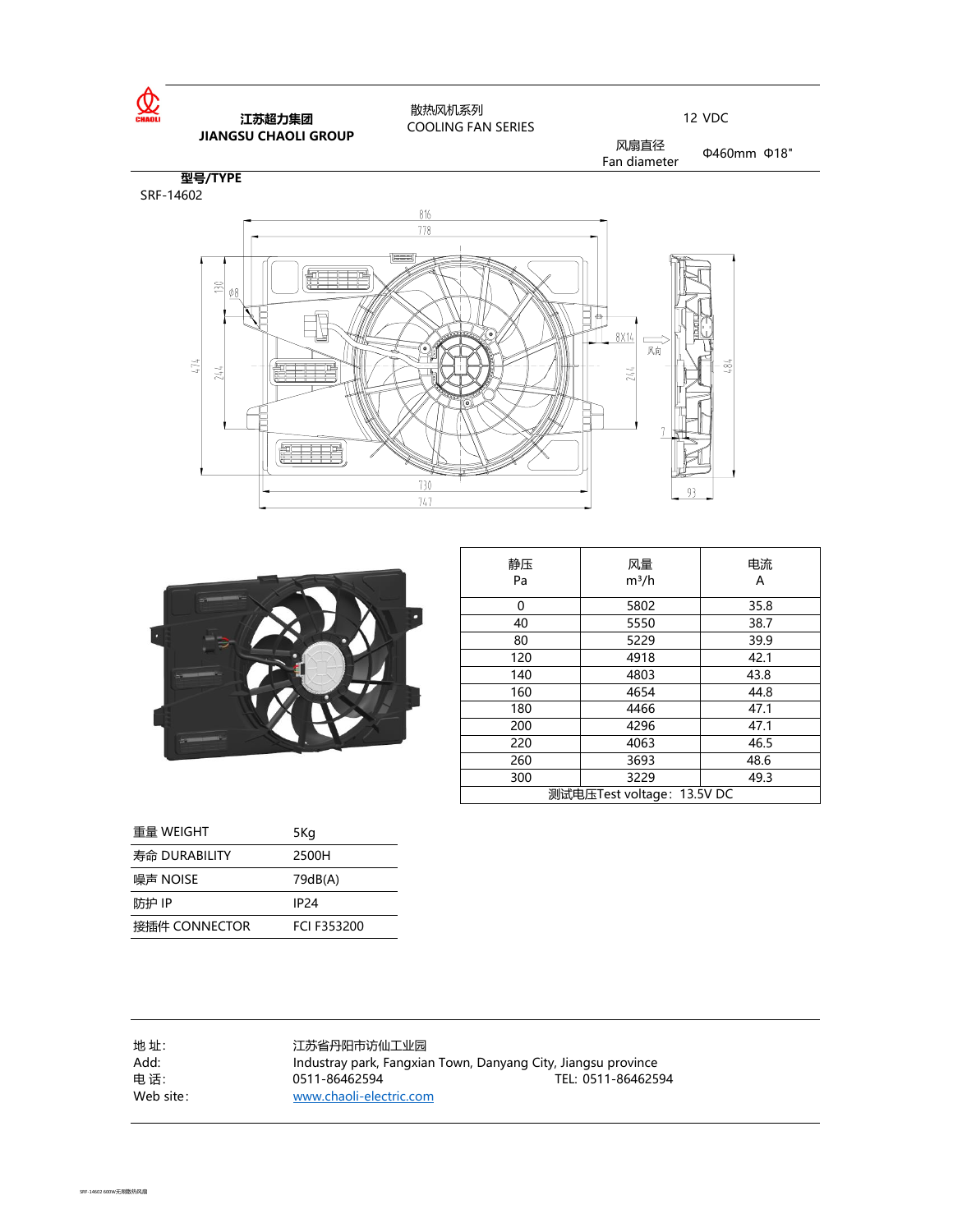

ZFF-11556E







| 静压                       | 风量      | 电流   |
|--------------------------|---------|------|
| Pa                       | $m^3/h$ | A    |
| 0                        | 558.25  | 21.7 |
| 50                       | 486.31  | 21.2 |
| 100                      | 444.11  | 20.6 |
| 150                      | 407.9   | 20.2 |
| 200                      | 396.19  | 19.8 |
| 250                      | 376.9   | 19.2 |
| 300                      | 347.48  | 18.6 |
| 350                      | 329.92  | 17.9 |
| 400                      | 300.53  | 16.4 |
| 450                      | 261.78  | 15.2 |
| 500                      | 215.31  | 14.6 |
| 测试电压Test voltage: 12 VDC |         |      |

| 重量 WEIGHT     | $1.3$ Kg         |
|---------------|------------------|
| 寿命 DURABILITY | 2000h            |
| 噪声 NOISE      | 69dB(A)          |
| 防护 IP         |                  |
| 接插件 CONNECTOR | YAZAKI 7123-6020 |

| 地址:       | 江苏省丹阳市访仙工业园                                                   |                    |
|-----------|---------------------------------------------------------------|--------------------|
| Add:      | Industray park, Fangxian Town, Danyang City, Jiangsu province |                    |
| 电话:       | 0511-86462594                                                 | TEL: 0511-86462594 |
| Web site: | www.chaoli-electric.com                                       |                    |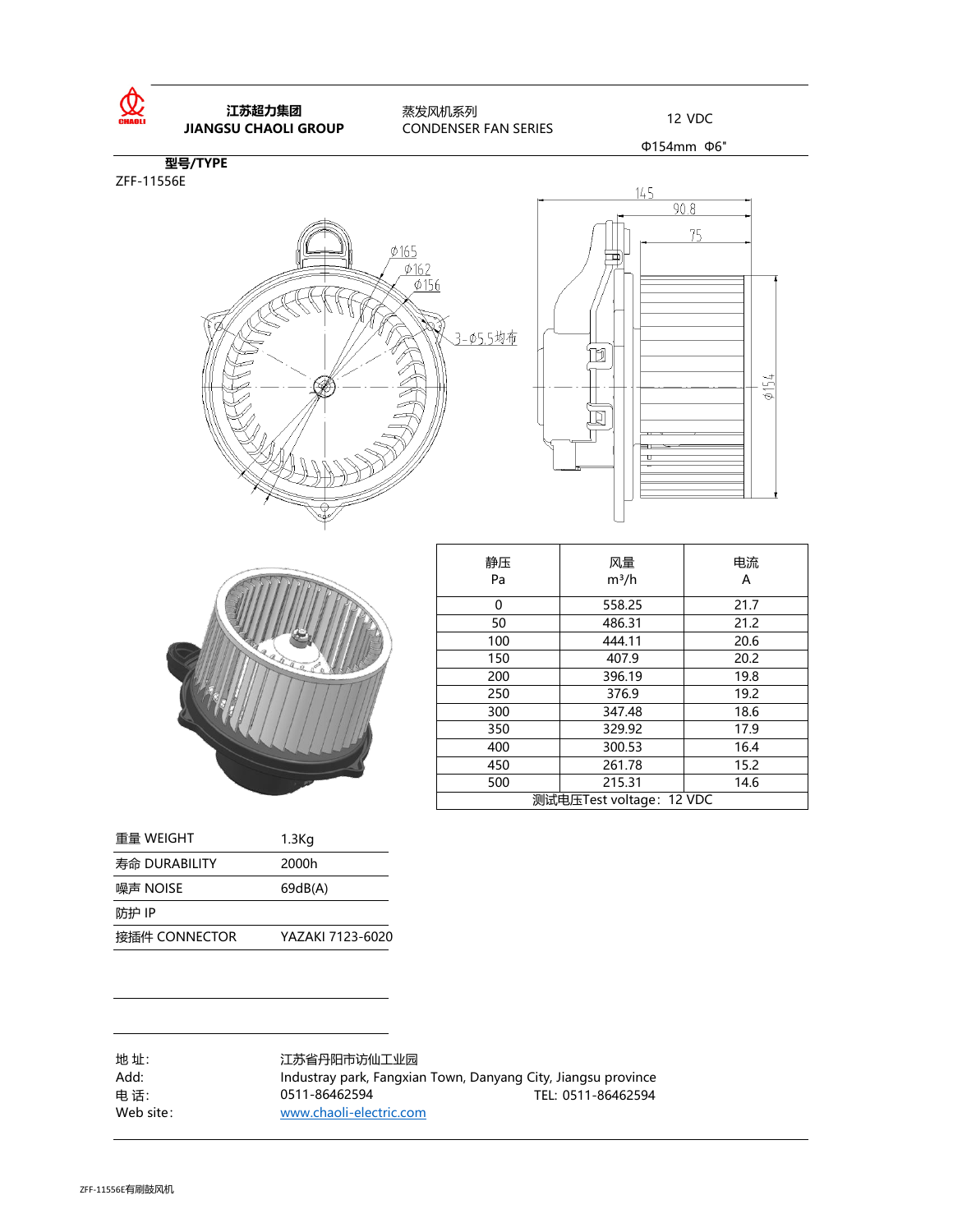

## **江苏超力集团**

 蒸发风机系列 CONDENSER FAN SERIES **IL办起リ耒凶 12 VDC**<br>**JIANGSU CHAOLI GROUP** CONDENSER FAN SERIES 12 VDC

Φ154mm Φ6''

**型号/TYPE** ZFF-11543A







| 静压<br>Pa                | 风量<br>$m^3/h$ | 电流<br>А |
|-------------------------|---------------|---------|
| 0                       | 562           | 25.0    |
| 50                      | 540           | 24.8    |
| 100                     | 522           | 24.4    |
| 150                     | 507           | 24.4    |
| 200                     | 493           | 24.3    |
| 250                     | 480           | 24.2    |
| 300                     | 469           | 24.0    |
| 350                     | 455           | 23.6    |
| 400                     | 435           | 22.9    |
| 450                     | 420           | 22.5    |
| 500                     | 397           | 21.9    |
| 测试电压Test voltage:12 VDC |               |         |

| 重量 WEIGHT     | 1.45Kg      |
|---------------|-------------|
| 寿命 DURABILITY | 2000h       |
| 噪声 NOISE      | 65dB(A)     |
| 防护 IP         |             |
| 接插件 CONNECTOR | 500.972.772 |

地 址: 江苏省丹阳市访仙工业园 Add: Industray park, Fangxian Town, Danyang City, Jiangsu province 电话: 0511-86462594 TEL: 0511-86462594 Web site: [www.chaoli-electric.com](http://www.chaoli-electric.com/) 0511-86462594